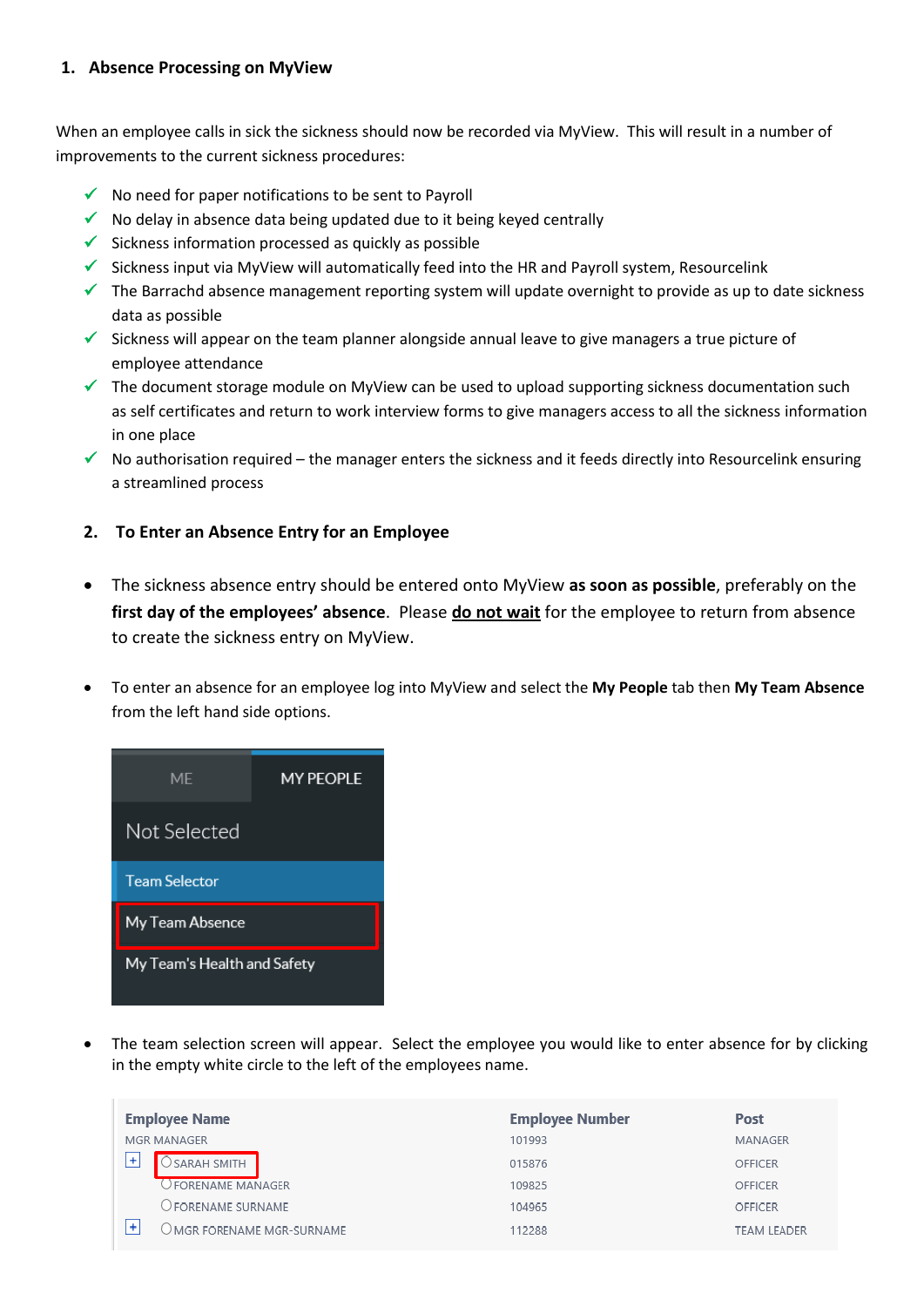Click on the blue **Next** button found in the bottom right hand corner of the screen (see below):

|    | <b>Employee Name</b>                | <b>Employee Number</b> | Post               | <b>Employee Information</b> |
|----|-------------------------------------|------------------------|--------------------|-----------------------------|
| H  | MGR MANAGER<br>$\odot$ SARAH SMITH  | 101993                 | MANAGER            |                             |
|    |                                     | 015876                 | <b>OFFICER</b>     |                             |
|    | O FORENAME MANAGER                  | 109825                 | OFFICER            |                             |
|    | O FORENAME SURNAME                  | 104965                 | OFFICER            |                             |
| ТŦ | $\bigcirc$ mgr forename mgr-surname | 112288                 | <b>TEAM LEADER</b> |                             |
|    |                                     |                        |                    |                             |
|    |                                     |                        |                    | Next                        |

# The events calendar screen will appear for the selected employee. This screen will show any leave requests or other sickness entries the employee has had (see below):

#### Time Management - SARAH SMITH (015876) - OFFICER (CH0202)

Annual Leave Guidance Authorising Annual Leave Guidance

 $\in$ 

Please note that the Planned Work Time screen holds standard work pattern information. All the hours details held here can be changed to reflect the actual hours you work. If the planned work time is not correct the incorrect number of hours could be deducted from your entitlement so it is essential that this is verified and amended as appropriate for each leave request.

**Outstanding Balances** 

 $HOL:$ 118.4 Hours

#### Events Calendar



- Scroll down to the bottom of the screen to find the **Sickness Absence** option
- Select **Request New** next to **Sickness Absence** at the bottom of the screen (see below):

|                |  |  |                  |  |  |  |                      |  |  |  |                    |  |  | .Su Mo Tu We Th Fr Sa Su Mo Tu We Th Fr Sa Su Mo Tu We Th Fr Sa Su Mo Tu We Th Fr |                                 |  |
|----------------|--|--|------------------|--|--|--|----------------------|--|--|--|--------------------|--|--|-----------------------------------------------------------------------------------|---------------------------------|--|
| ✔ Annual Leave |  |  | Sickness Absence |  |  |  | Unpaid Special Leave |  |  |  | Paid Special Leave |  |  |                                                                                   | $\blacktriangleleft$ Flexi-Time |  |

### Absence / Attendance

| <b>Type</b>   | Description          | Action             |                            |
|---------------|----------------------|--------------------|----------------------------|
| ANNUAL        | Annual Leave         | <b>Request New</b> | <b>Open ANNUAL History</b> |
| <b>FLEXI</b>  | Flexi-Time           | <b>Request New</b> | <b>Open FLEXI History</b>  |
| PAID          | Paid Special Leave   | <b>Request New</b> | <b>Open PAID History</b>   |
| <b>SICK</b>   | Sickness Absence     | Request New        | <b>Open SICK History</b>   |
| <b>UNPAID</b> | Unpaid Special Leave | <b>Request New</b> | <b>Open UNPAID History</b> |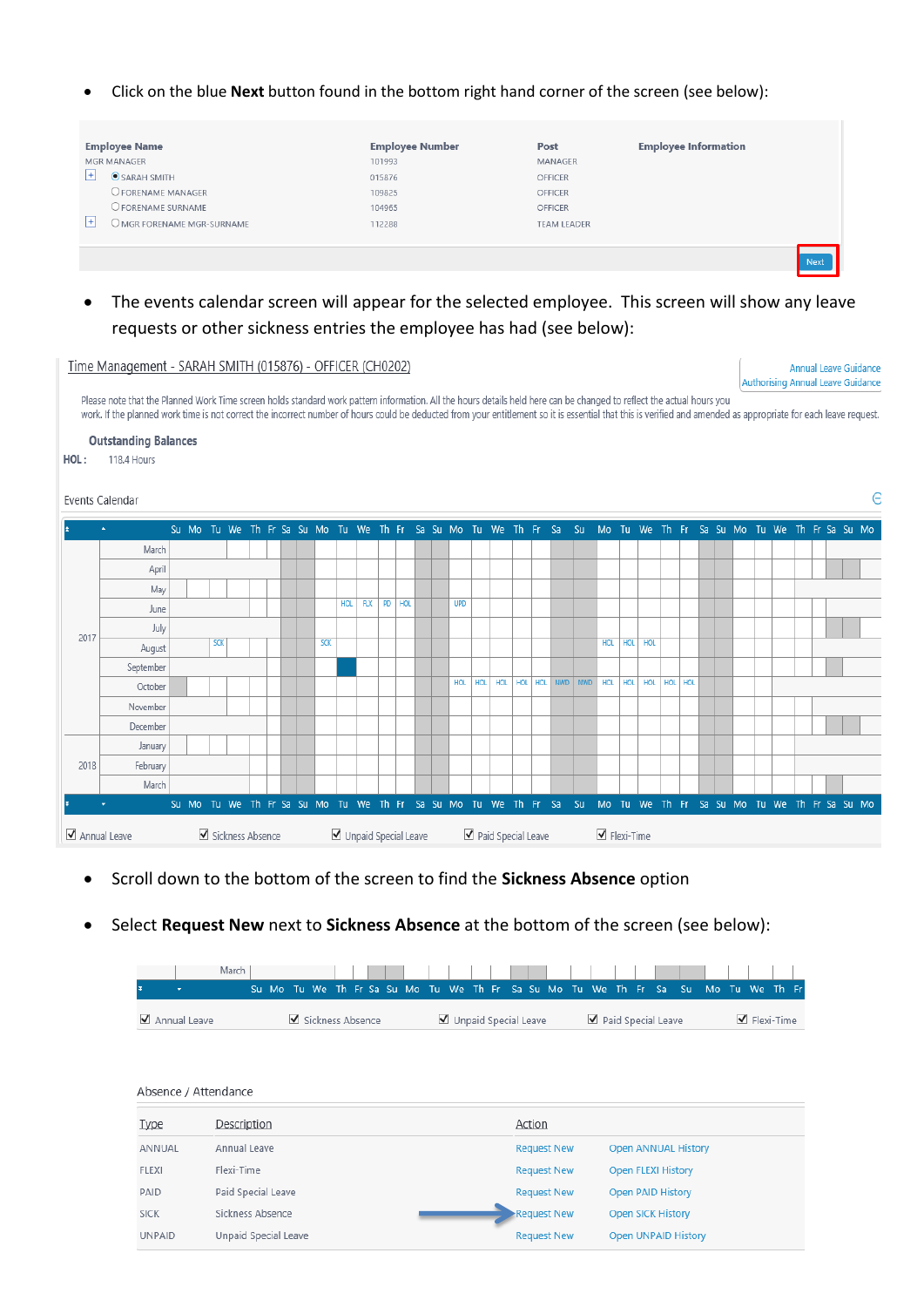# The sickness entry screen will appear (this replaces the paper notifications previously submitted to Payroll – please do not send any paper notifications if the sickness has been entered on MyView)

| for each leave request.       | Create Sickness Entry - SARAH SMITH (015876) - OFFICER (CH0202)<br><b>Annual Leave Guidance</b><br>Authorising Annual Leave Guidance<br>Please note that the Planned Work Time screen holds standard work pattern information. All the hours details held here can be changed to reflect the actual<br>hours you work. If the planned work time is not correct the incorrect number of hours could be deducted from your entitlement so it is essential that this is verified and amended as appropriate |
|-------------------------------|----------------------------------------------------------------------------------------------------------------------------------------------------------------------------------------------------------------------------------------------------------------------------------------------------------------------------------------------------------------------------------------------------------------------------------------------------------------------------------------------------------|
| Type                          | Sickness Absence                                                                                                                                                                                                                                                                                                                                                                                                                                                                                         |
| Comments                      |                                                                                                                                                                                                                                                                                                                                                                                                                                                                                                          |
|                               | <b>Full Day Part Day Open Ended</b><br>Dates                                                                                                                                                                                                                                                                                                                                                                                                                                                             |
| From *                        | $\circledcirc$                                                                                                                                                                                                                                                                                                                                                                                                                                                                                           |
| To*                           | $\circledbullet$<br>0<br>0                                                                                                                                                                                                                                                                                                                                                                                                                                                                               |
| <b>Total Time</b>             | - Please Select ---<br>hrs decimal<br>mins<br>hours<br>Absence Import X Flag<br>Confirm planned work time<br>0.00<br>Any Other Condition Non Work Related<br>Any Other Condition Work Related                                                                                                                                                                                                                                                                                                            |
| Reason *                      | -Select--<br>$\checkmark$<br>Heart/Circulatory Non Work Related                                                                                                                                                                                                                                                                                                                                                                                                                                          |
| Cert Type                     | <b>Heart/Circulatory Work Related</b><br>-Select--<br>V<br>Infection/Virus Non Work Related                                                                                                                                                                                                                                                                                                                                                                                                              |
| Auth Cert Produced            | Yes ○ No ●<br>Infection/Virus Work Related<br><b>Injury Non Work Related</b>                                                                                                                                                                                                                                                                                                                                                                                                                             |
| Certificate Expiry Date       | Please Select ---<br><b>Injury Work Related</b>                                                                                                                                                                                                                                                                                                                                                                                                                                                          |
| Return To Work Interview Date | Mental Wellbeing Non Work Related<br>Certified by a Doctor<br>鼺<br>Mental Wellbeing Work Related<br><b>Not Certified</b><br>Minor Ailment Non Work Related<br><b>Self Certified</b><br><b>Minor Aliment Work Related</b><br>Musculo-Skeletal Non Work Related                                                                                                                                                                                                                                            |
|                               | Musculo-Skeletal Work Related<br>Submit<br><b>Respiratory Non Work Related</b><br>Cancel<br><b>Respiratory Work Related</b><br><b>Skin Condition Non Work Related</b><br><b>Skin Condition Work Related</b><br><b>Unknown</b>                                                                                                                                                                                                                                                                            |

Complete the sickness entry screen, as per options below for open ended sickness (unsure of employee's return) or closed sickness (when you have an end date):

# **Comments:** Enter any comment you'd like to make about absence, this could be a description i.e. cold. **From:** Enter date absence started then select if absence was a full or part day\* *(if part day, enter time and how many hours off, e.g. if the person went off sick at 3pm and was due to finish at 5pm*

*there will be 2 hours sick absence recorded)*

| To:                        | Enter end date, or leave blank if open ended absence                                               |
|----------------------------|----------------------------------------------------------------------------------------------------|
| <b>Open Ended Flag:</b>    | Select this option if you are unsure when the employee will be returning (the vast majority        |
|                            | of entries will be open ended initially as you will not know when the employee will return)        |
| Reason:                    | Select from drop down list displayed to choose reason for absence                                  |
| <b>Cert Type:</b>          | Select from drop down list displayed to record type of certification                               |
| <b>Auth Cert Produced:</b> | Tick yes or no to record if a certification slip has been produced                                 |
|                            | Certificate Expiry Date: Select date from calendar to record date that the certificate will expire |
| <b>Return to Work</b>      |                                                                                                    |
| <b>Interview Date:</b>     | Enter the date that the Return to Work Interview took place                                        |

**\*Please note that the part day flag should only be used for an absence where the employee has not worked the total hours scheduled for the day.** The part day flag does not need to be used for part-time employees unless it is an actual part-day absence for them. For example a part-time employee who is scheduled to work 5 hours but has to leave work due to absence after 3 hours would be a part day sickness. If the employee was scheduled to work 5 hours and did not come into work at all this would be a full day sickness.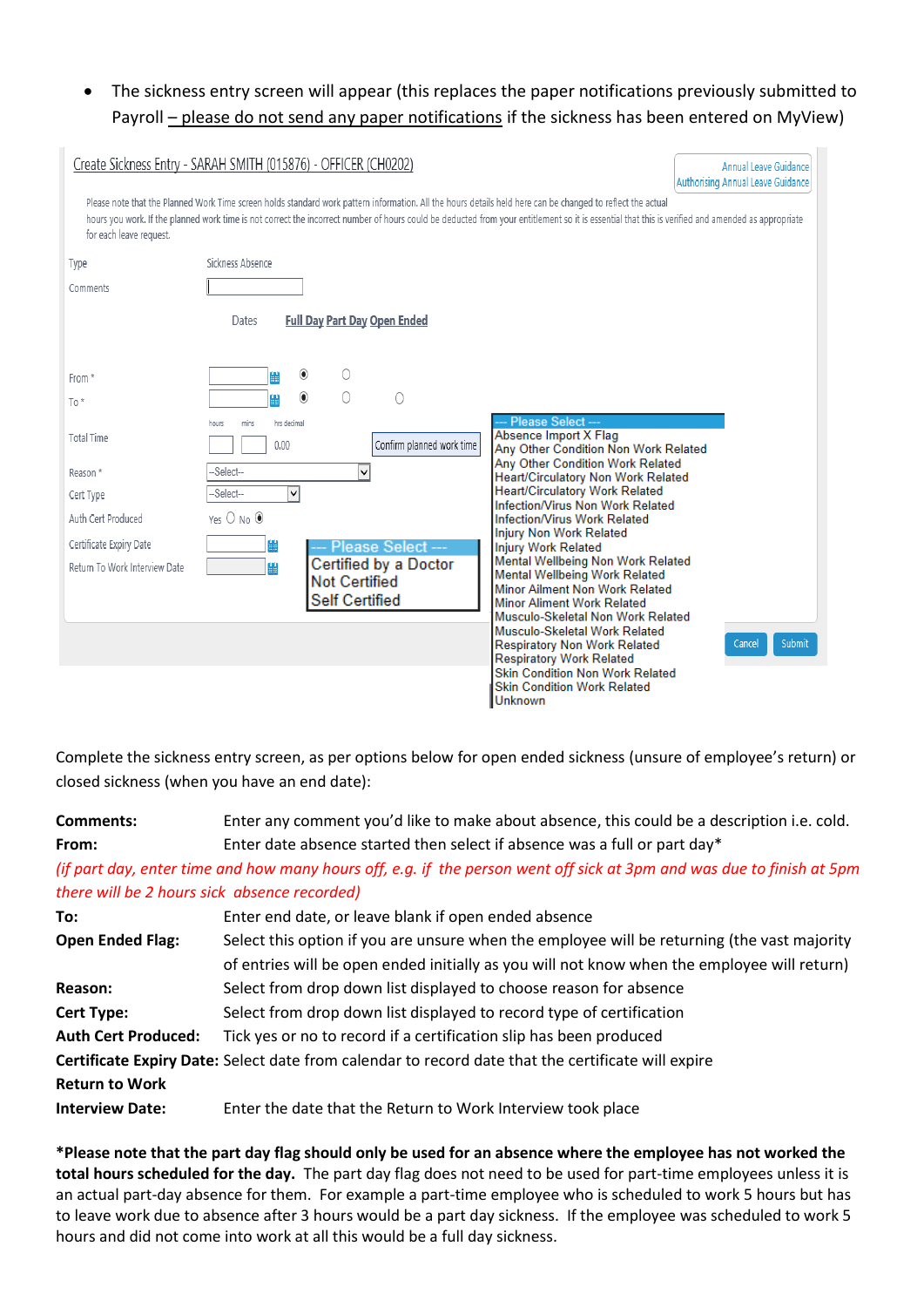The three options available in Cert Type are explained below:

| Certified by a Doctor | Doctors' note supplied to the employee<br>and then given to the manager. This<br>would then be uploaded into document<br>storage and the original sent to Payroll. |
|-----------------------|--------------------------------------------------------------------------------------------------------------------------------------------------------------------|
| Not certified         | No certification yet received - this would<br>be the initial choice and can be amended<br>once the employee has supplied one of<br>the other two options           |
| Self certified        | An employee is absent for 7 days or less<br>and has completed a self certification form<br>which can then be uploaded into<br>document storage.                    |

### **Open Ended Sickness Example**

The example below is based on an open ended sickness absence. At the time of creating the request the manager does not have a return date and does not have the certification from the employee.

## Create Sickness Entry - SARAH SMITH (015876) - PAYROLL OFFICER (CH0202)

Please note that the Planned Work Time screen holds standard work pattern information. All the hours details held I you work. If the planned work time is not correct the incorrect number of hours could be deducted from your entitlem request.  $\sim$  $\sim$ 

| lype                                                                   | Sickness Absence                     |                                     |
|------------------------------------------------------------------------|--------------------------------------|-------------------------------------|
| Comments                                                               | Sickness - Virus                     |                                     |
|                                                                        | Dates                                | <b>Full Day Part Day Open Ended</b> |
| From *                                                                 | 驑<br>13/03/2017                      | ◉<br>◯                              |
| To*                                                                    | 驑                                    | O<br>∩<br>◉                         |
| <b>Total Time</b>                                                      | hrs decimal<br>hours<br>mins<br>0.00 | Confirm planned work time           |
| Reason <sup>*</sup>                                                    | Infection/Virus Non Work Related     | $\checkmark$                        |
| <b>Cert Type</b>                                                       | Not Certified<br>$\checkmark$        |                                     |
| <b>Auth Cert Produced</b>                                              | Yes $\bigcirc$ No $\circledast$      |                                     |
| <b>Certificate Expiry Date</b><br><b>Return To Work Interview Date</b> | 囲<br>囲                               |                                     |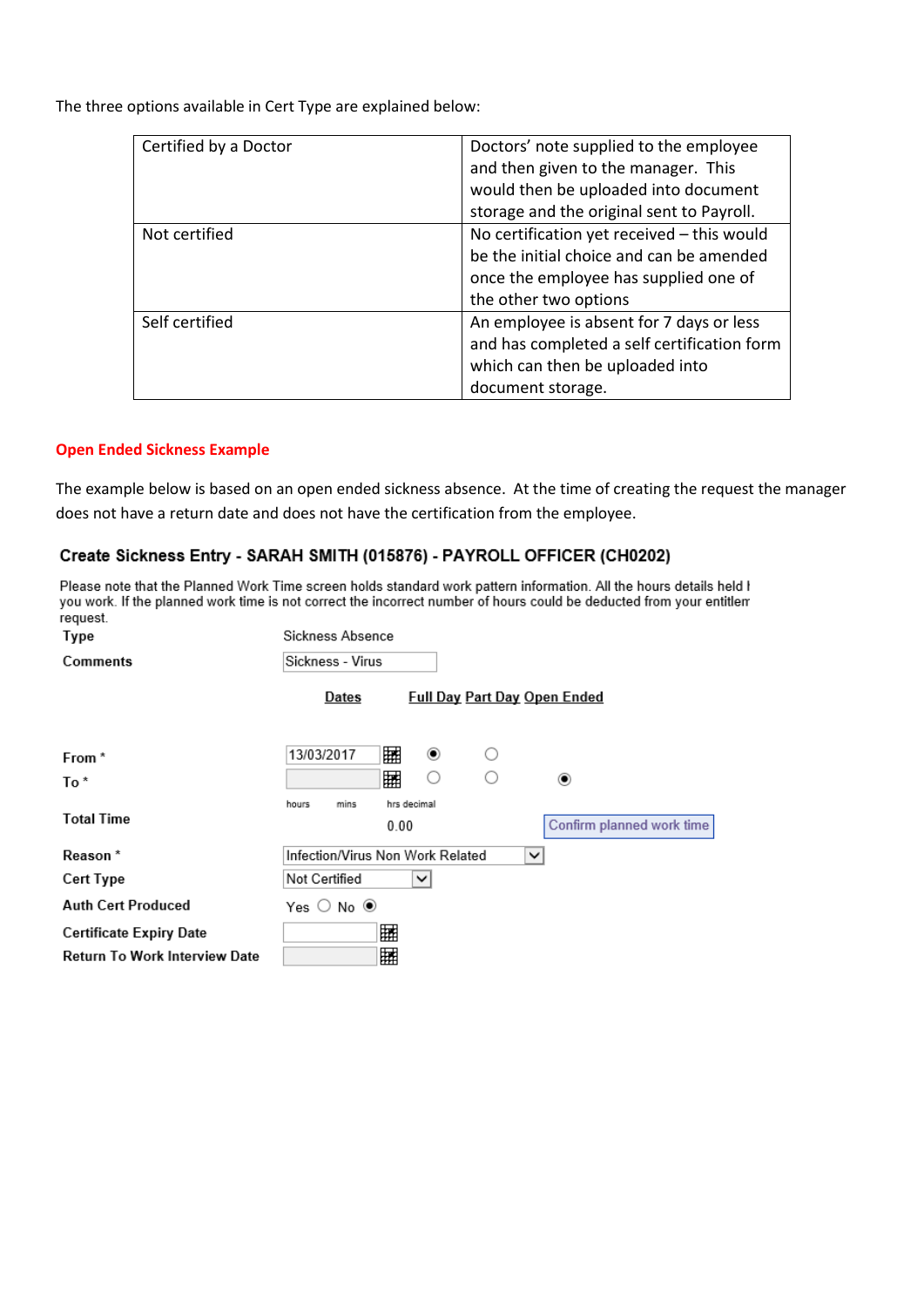### **Closed Sickness Example**

The example below is based on an employee who has already returned from their sickness. In this case the manager may have not been able to enter the sickness until the following day which is why it can be completed fully as they will have all the relevant information from the employee.

| Please note that the Planned Work Time screen holds standard work pattern information. All the hours details held<br>you work. If the planned work time is not correct the incorrect number of hours could be deducted from your entitle<br>request.<br>Sickness Absence<br>Type<br>Comments<br>Stomach Bug<br><b>Full Day Part Day Open Ended</b><br>Dates<br>镾<br>◉<br>13/03/2017<br>◯<br>From *<br>翢<br>13/03/2017<br>To*<br>hrs decimal<br>hours<br>mins<br><b>Total Time</b><br>Confirm planned work time<br>7<br>24<br>7.40<br>Minor Ailment Non Work Related<br>Reason *<br>$\checkmark$<br>Self Certified<br>Cert Type<br>◡<br><b>Auth Cert Produced</b><br>Yes ◉ No ○<br>賱<br><b>Certificate Expiry Date</b><br>Return To Work Interview Date<br>镾<br>14/03/2017<br>Once the Create sickness screen has been completed as appropriate, click on<br>Confirm planned work time<br>The sickness entry screen uses the planned work time option in the same way as annual leave.<br>The below screen will appear showing a standard work pattern for the absence dates being entered:<br>Add Sickness Entry - SARAH SMITH (015876) - OFFICER (CH0202)<br><b>Annual Leave Guidance</b><br><b>Authorising Annual Leave Guidance</b><br>Please note that the Planned Work Time screen holds standard work pattern information. All the hours details held here can be changed to reflect the actual<br>hours you work. If the planned work time is not correct the incorrect number of hours could be deducted from your entitlement so it is essential that this is verified and amended as appropriate for<br>each leave request.<br>From<br>13/03/2017<br>To<br>13/03/2017<br><b>SUN</b><br><b>MON</b><br><b>TUE</b><br><b>WED</b><br><b>THU</b><br><b>FRI</b><br><b>SAT</b><br><b>Weekly Hours</b><br><b>Week Ending</b><br>hh:mm<br>hh:mm<br>hh:mm<br>hh:mm<br>hh:mm<br>hh:mm<br>hh:mm<br>mins<br>hrs decimal<br>hours<br>0:00<br>7:24<br>7:24<br>7:24<br>7:24<br>0:00<br>18/03/2017<br>7:24<br>$\mathsf{O}\xspace$<br>37<br>37.00<br>≺<br>⋗<br>Save for Later<br>Cancel |  |  |  |  |  | Create Sickness Entry - SARAH SMITH (015876) - PAYROLL OFFICER (CH0202) |  |
|---------------------------------------------------------------------------------------------------------------------------------------------------------------------------------------------------------------------------------------------------------------------------------------------------------------------------------------------------------------------------------------------------------------------------------------------------------------------------------------------------------------------------------------------------------------------------------------------------------------------------------------------------------------------------------------------------------------------------------------------------------------------------------------------------------------------------------------------------------------------------------------------------------------------------------------------------------------------------------------------------------------------------------------------------------------------------------------------------------------------------------------------------------------------------------------------------------------------------------------------------------------------------------------------------------------------------------------------------------------------------------------------------------------------------------------------------------------------------------------------------------------------------------------------------------------------------------------------------------------------------------------------------------------------------------------------------------------------------------------------------------------------------------------------------------------------------------------------------------------------------------------------------------------------------------------------------------------------------------------------------------------------------------------------------------------------------------|--|--|--|--|--|-------------------------------------------------------------------------|--|
|                                                                                                                                                                                                                                                                                                                                                                                                                                                                                                                                                                                                                                                                                                                                                                                                                                                                                                                                                                                                                                                                                                                                                                                                                                                                                                                                                                                                                                                                                                                                                                                                                                                                                                                                                                                                                                                                                                                                                                                                                                                                                 |  |  |  |  |  |                                                                         |  |
|                                                                                                                                                                                                                                                                                                                                                                                                                                                                                                                                                                                                                                                                                                                                                                                                                                                                                                                                                                                                                                                                                                                                                                                                                                                                                                                                                                                                                                                                                                                                                                                                                                                                                                                                                                                                                                                                                                                                                                                                                                                                                 |  |  |  |  |  |                                                                         |  |
|                                                                                                                                                                                                                                                                                                                                                                                                                                                                                                                                                                                                                                                                                                                                                                                                                                                                                                                                                                                                                                                                                                                                                                                                                                                                                                                                                                                                                                                                                                                                                                                                                                                                                                                                                                                                                                                                                                                                                                                                                                                                                 |  |  |  |  |  |                                                                         |  |
|                                                                                                                                                                                                                                                                                                                                                                                                                                                                                                                                                                                                                                                                                                                                                                                                                                                                                                                                                                                                                                                                                                                                                                                                                                                                                                                                                                                                                                                                                                                                                                                                                                                                                                                                                                                                                                                                                                                                                                                                                                                                                 |  |  |  |  |  |                                                                         |  |
|                                                                                                                                                                                                                                                                                                                                                                                                                                                                                                                                                                                                                                                                                                                                                                                                                                                                                                                                                                                                                                                                                                                                                                                                                                                                                                                                                                                                                                                                                                                                                                                                                                                                                                                                                                                                                                                                                                                                                                                                                                                                                 |  |  |  |  |  |                                                                         |  |
|                                                                                                                                                                                                                                                                                                                                                                                                                                                                                                                                                                                                                                                                                                                                                                                                                                                                                                                                                                                                                                                                                                                                                                                                                                                                                                                                                                                                                                                                                                                                                                                                                                                                                                                                                                                                                                                                                                                                                                                                                                                                                 |  |  |  |  |  |                                                                         |  |
|                                                                                                                                                                                                                                                                                                                                                                                                                                                                                                                                                                                                                                                                                                                                                                                                                                                                                                                                                                                                                                                                                                                                                                                                                                                                                                                                                                                                                                                                                                                                                                                                                                                                                                                                                                                                                                                                                                                                                                                                                                                                                 |  |  |  |  |  |                                                                         |  |
|                                                                                                                                                                                                                                                                                                                                                                                                                                                                                                                                                                                                                                                                                                                                                                                                                                                                                                                                                                                                                                                                                                                                                                                                                                                                                                                                                                                                                                                                                                                                                                                                                                                                                                                                                                                                                                                                                                                                                                                                                                                                                 |  |  |  |  |  |                                                                         |  |
|                                                                                                                                                                                                                                                                                                                                                                                                                                                                                                                                                                                                                                                                                                                                                                                                                                                                                                                                                                                                                                                                                                                                                                                                                                                                                                                                                                                                                                                                                                                                                                                                                                                                                                                                                                                                                                                                                                                                                                                                                                                                                 |  |  |  |  |  |                                                                         |  |
|                                                                                                                                                                                                                                                                                                                                                                                                                                                                                                                                                                                                                                                                                                                                                                                                                                                                                                                                                                                                                                                                                                                                                                                                                                                                                                                                                                                                                                                                                                                                                                                                                                                                                                                                                                                                                                                                                                                                                                                                                                                                                 |  |  |  |  |  |                                                                         |  |
|                                                                                                                                                                                                                                                                                                                                                                                                                                                                                                                                                                                                                                                                                                                                                                                                                                                                                                                                                                                                                                                                                                                                                                                                                                                                                                                                                                                                                                                                                                                                                                                                                                                                                                                                                                                                                                                                                                                                                                                                                                                                                 |  |  |  |  |  |                                                                         |  |
|                                                                                                                                                                                                                                                                                                                                                                                                                                                                                                                                                                                                                                                                                                                                                                                                                                                                                                                                                                                                                                                                                                                                                                                                                                                                                                                                                                                                                                                                                                                                                                                                                                                                                                                                                                                                                                                                                                                                                                                                                                                                                 |  |  |  |  |  |                                                                         |  |
|                                                                                                                                                                                                                                                                                                                                                                                                                                                                                                                                                                                                                                                                                                                                                                                                                                                                                                                                                                                                                                                                                                                                                                                                                                                                                                                                                                                                                                                                                                                                                                                                                                                                                                                                                                                                                                                                                                                                                                                                                                                                                 |  |  |  |  |  |                                                                         |  |
|                                                                                                                                                                                                                                                                                                                                                                                                                                                                                                                                                                                                                                                                                                                                                                                                                                                                                                                                                                                                                                                                                                                                                                                                                                                                                                                                                                                                                                                                                                                                                                                                                                                                                                                                                                                                                                                                                                                                                                                                                                                                                 |  |  |  |  |  |                                                                         |  |
|                                                                                                                                                                                                                                                                                                                                                                                                                                                                                                                                                                                                                                                                                                                                                                                                                                                                                                                                                                                                                                                                                                                                                                                                                                                                                                                                                                                                                                                                                                                                                                                                                                                                                                                                                                                                                                                                                                                                                                                                                                                                                 |  |  |  |  |  |                                                                         |  |
|                                                                                                                                                                                                                                                                                                                                                                                                                                                                                                                                                                                                                                                                                                                                                                                                                                                                                                                                                                                                                                                                                                                                                                                                                                                                                                                                                                                                                                                                                                                                                                                                                                                                                                                                                                                                                                                                                                                                                                                                                                                                                 |  |  |  |  |  |                                                                         |  |
|                                                                                                                                                                                                                                                                                                                                                                                                                                                                                                                                                                                                                                                                                                                                                                                                                                                                                                                                                                                                                                                                                                                                                                                                                                                                                                                                                                                                                                                                                                                                                                                                                                                                                                                                                                                                                                                                                                                                                                                                                                                                                 |  |  |  |  |  |                                                                         |  |
|                                                                                                                                                                                                                                                                                                                                                                                                                                                                                                                                                                                                                                                                                                                                                                                                                                                                                                                                                                                                                                                                                                                                                                                                                                                                                                                                                                                                                                                                                                                                                                                                                                                                                                                                                                                                                                                                                                                                                                                                                                                                                 |  |  |  |  |  |                                                                         |  |
|                                                                                                                                                                                                                                                                                                                                                                                                                                                                                                                                                                                                                                                                                                                                                                                                                                                                                                                                                                                                                                                                                                                                                                                                                                                                                                                                                                                                                                                                                                                                                                                                                                                                                                                                                                                                                                                                                                                                                                                                                                                                                 |  |  |  |  |  |                                                                         |  |
|                                                                                                                                                                                                                                                                                                                                                                                                                                                                                                                                                                                                                                                                                                                                                                                                                                                                                                                                                                                                                                                                                                                                                                                                                                                                                                                                                                                                                                                                                                                                                                                                                                                                                                                                                                                                                                                                                                                                                                                                                                                                                 |  |  |  |  |  |                                                                         |  |
|                                                                                                                                                                                                                                                                                                                                                                                                                                                                                                                                                                                                                                                                                                                                                                                                                                                                                                                                                                                                                                                                                                                                                                                                                                                                                                                                                                                                                                                                                                                                                                                                                                                                                                                                                                                                                                                                                                                                                                                                                                                                                 |  |  |  |  |  |                                                                         |  |

- The work pattern that appears will either be 37.00 hours or 35.00 hours based on the FTE of the employees post. Falkirk Council / Falkirk Community Trust do not hold detailed work patterns for employees which is why a standard one will appear.
- It is *essential* that the planned work time screen is completed accurately to reflect the hours the employee is due to work in that specific week. The hours entered will normally equal the employees contract hours. This may not be the case for employees who work a variable work pattern.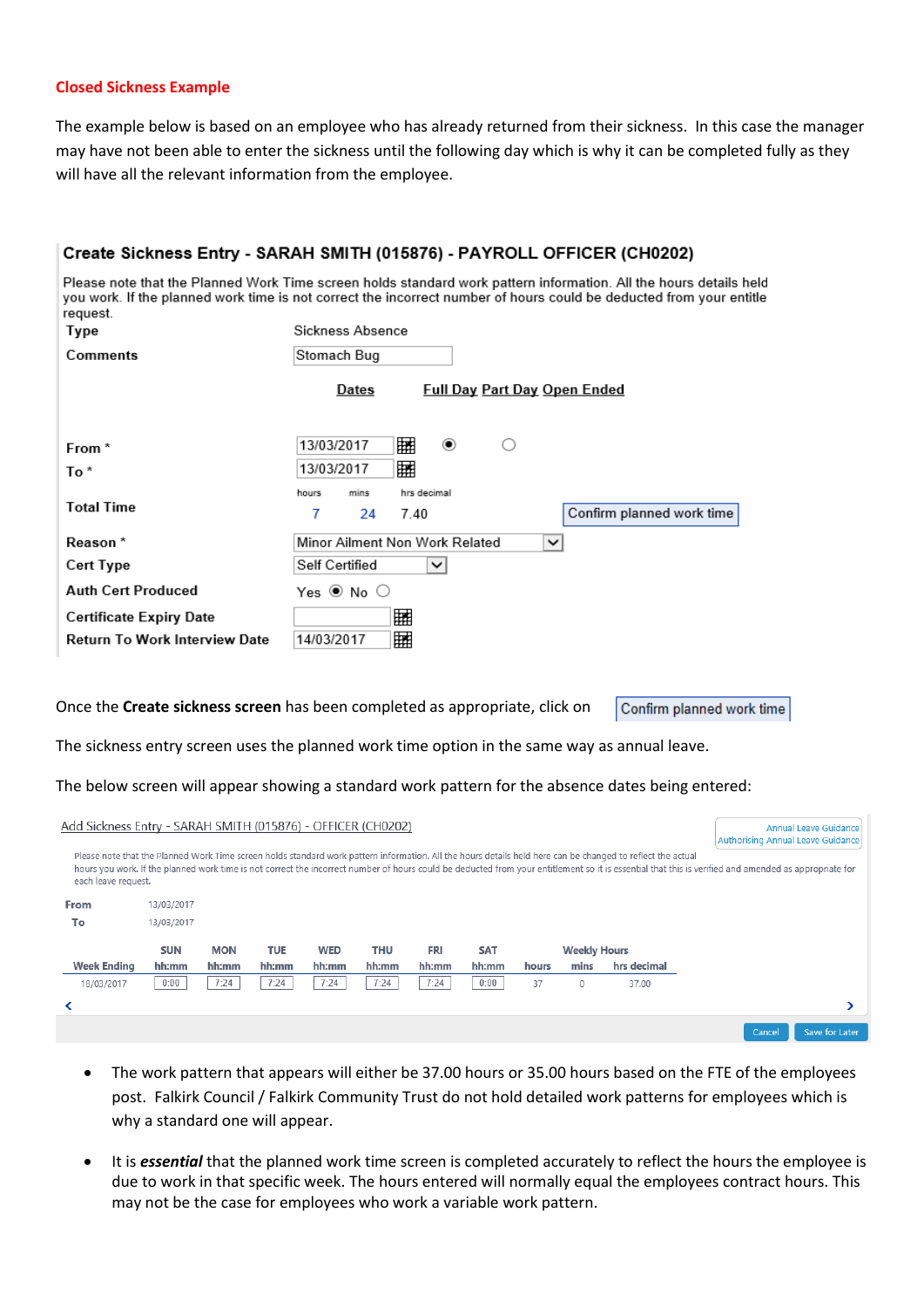- Managers may encounter a red warning message when completing planned work time which says *"Alerts. Average hours entered is different from contract hours of XX. Are you sure you wish to continue?"*
- This message appears when the total hours recorded on the planned work time is different from the contract hours recorded on the system. This message is likely to appear for part-time employees on variable work patterns. The message is just a **warning** and as long as the manager is confident the planned work time has been completed correctly they can click on **save for later** and proceed with the sickness entry.
- **If the incorrect hours are entered on the planned work time screen this will have an impact on the absence recorded and potentially on the employees pay so it is essential that this is completed accurately.**
- Click **Save,** to save any changes you have made to the planned work time screen and return to the absence entry.
- Once you have saved any changes and are confident the sickness entry form has been completed correctly click on the purple **Submit** button found in the bottom right hand corner of the screen.
- In the case of an open ended absence a warning message about future dated leave may appear. This is just a warning to say the employee has future dated annual leave and you can proceed with submitting the sickness entry.



The sickness entry will now appear on the employees calendar screen. If the sickness is a closed entry only the dates specified will appear as sickness on the calendar, the previous example dated 13/03/2017 can be seen below:

|       |  |  |  |  |            |            |    |  | Su Mo Tu We Th Fr Sa Su Mo Tu We Th Fr Sa Su Mo Tu |  |
|-------|--|--|--|--|------------|------------|----|--|----------------------------------------------------|--|
| March |  |  |  |  |            |            |    |  | SCK                                                |  |
| April |  |  |  |  |            |            |    |  |                                                    |  |
| May   |  |  |  |  |            |            |    |  |                                                    |  |
|       |  |  |  |  | <b>HOI</b> | <b>CLV</b> | mm |  | IDD                                                |  |

 If the sickness is an open ended absence the calendar will be populated up until the end of the current month. Please see the example below:

|       | Su Mo Tu We Th Fr Sa Su Mo Tu We Th Fr Sa Su Mo Tu We Th Fr So. Su Mo Tu We Th Fr So Su Mo Tu We Th Fr Sa Su |  |  |  |  |  |  |  |  |  |  |  |  |  |  |  |  |  |
|-------|--------------------------------------------------------------------------------------------------------------|--|--|--|--|--|--|--|--|--|--|--|--|--|--|--|--|--|
| March |                                                                                                              |  |  |  |  |  |  |  |  |  |  |  |  |  |  |  |  |  |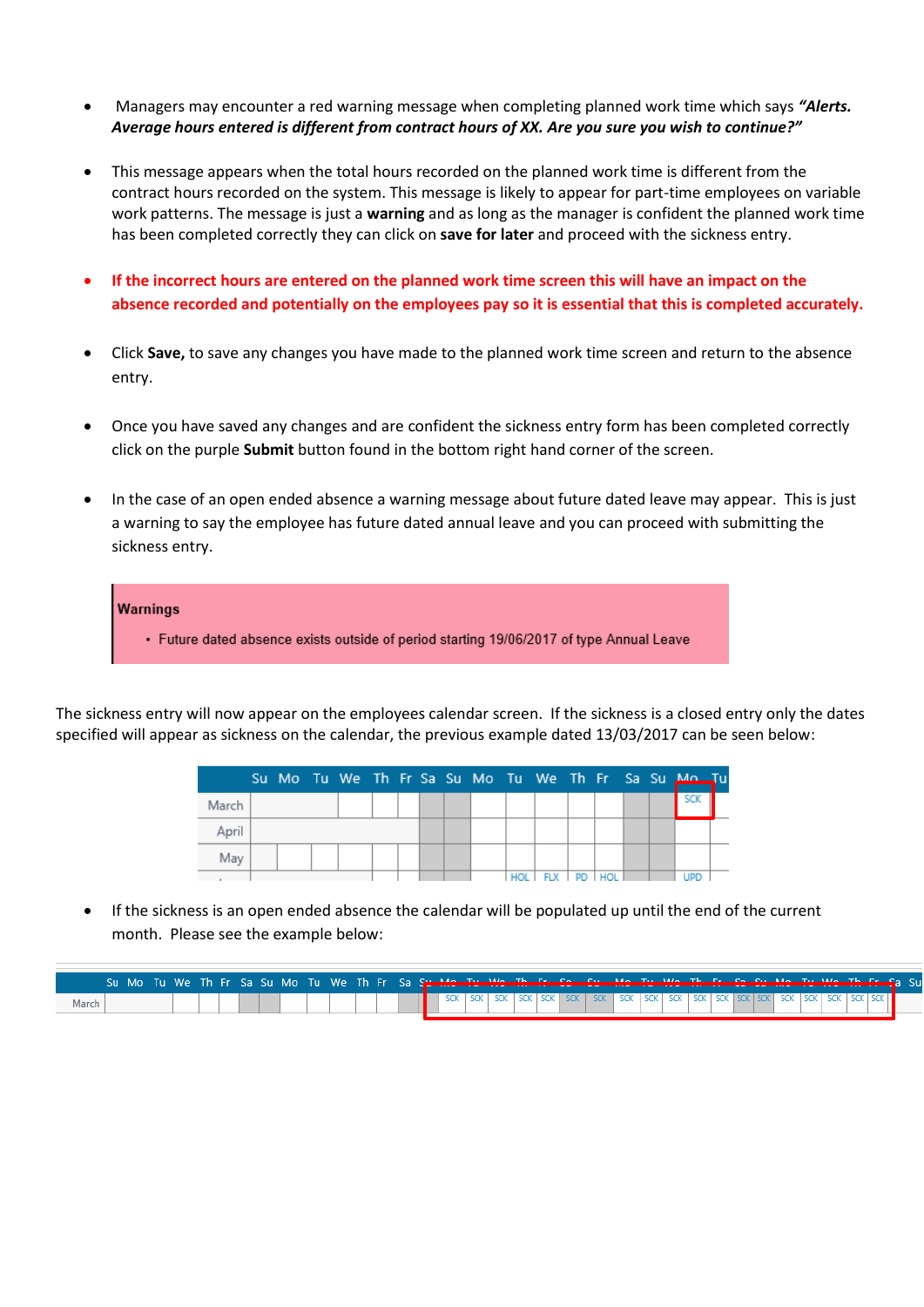An open ended absence will continue to roll forward on a month by month basis. This means if the absence is a long-term one you do not need to do anything to extend the sickness entry on MyView; it will automatically roll forward until an end date is entered in the open ended absence entry. In the print below the sickness can be seen rolling forward on the calendar.

|      | <b>A</b> |  |  |  |                 |     |            |                                             |  |  |                          |      |             |  | Su Mo Tu We Th Fr Sa Su Mo Tu We Th Fr Sa Su Mo Tu We Th Fr Sa Su Mo Tu We Th Fr Sa Su Mo Tu We Th Fr Sa Su Mo |     |     |             |  |  |                         |     |                 |  |  |  |
|------|----------|--|--|--|-----------------|-----|------------|---------------------------------------------|--|--|--------------------------|------|-------------|--|----------------------------------------------------------------------------------------------------------------|-----|-----|-------------|--|--|-------------------------|-----|-----------------|--|--|--|
|      | March    |  |  |  |                 |     |            |                                             |  |  | SCK                      | SCK. | "   SCK 1 . |  | SCK SCK SCK                                                                                                    |     |     | SCK SCK SCK |  |  | SCK SCK SCK SCK SCK SCK | SCK | SCK   SCK   SCK |  |  |  |
|      | April    |  |  |  |                 |     |            |                                             |  |  |                          |      |             |  |                                                                                                                |     |     |             |  |  |                         |     |                 |  |  |  |
|      | May      |  |  |  |                 |     |            |                                             |  |  |                          |      |             |  |                                                                                                                |     |     |             |  |  |                         |     |                 |  |  |  |
|      | June     |  |  |  | SCK SCK SCK SCK | SCK | <b>SCK</b> | SCK SCK SCK SCK SCK<br>HOL   FLX   PD   HOL |  |  | <b>SCK</b><br><b>UPD</b> |      |             |  |                                                                                                                |     |     |             |  |  |                         |     |                 |  |  |  |
|      | July     |  |  |  |                 |     |            |                                             |  |  |                          |      |             |  |                                                                                                                |     |     |             |  |  |                         |     |                 |  |  |  |
| 2017 | August   |  |  |  |                 | SCK |            |                                             |  |  |                          |      |             |  |                                                                                                                | HOL | HOL | HOL         |  |  |                         |     |                 |  |  |  |

- A bulk update process is scheduled to run every evening which updates the HR and Payroll system, Resourcelink. This removes the need for manual entry by Payroll.
- The Barrachd absence reporting system will also be updated overnight ensuring absence reports are as accurate and up to date as possible.

# **3. Sickness Absence Documentation**

- Payroll **no longer require** any paper notification of sickness. The MyView process will replace this.
- Payroll **no longer require** any paper self certification forms. These should be completed as normal when the employee returns from absence but instead should be uploaded onto MyView using the document storage module, My Team's Documents.
- Detailed guidance on how to do this can be found in the MyView Dashboard User Guide for Managers under the section "**10. How to View and Add your Team's Documents in MyView"**

The Managers guidance can be found on the MyView intranet page at the link below:

[MyView Dashboard User Guide -](http://inside.falkirk.gov.uk/systems/docs/my-view/My%20View%20Dashboard%20User%20Guide%20-%20Managers.pdf?v=201611291507) Managers

- The navigate to **My Team's Documents** please follow the steps below**:**
- Click on **My People**
- **DO NOT CLICK ON MY TEAM ABSENCE** the document storage module is not contained within this option
- Instead select the employee you wish to upload documents for from the Team Selector screen.
- To select the employee click on the **Select** button found at the right hand side of the employee's name

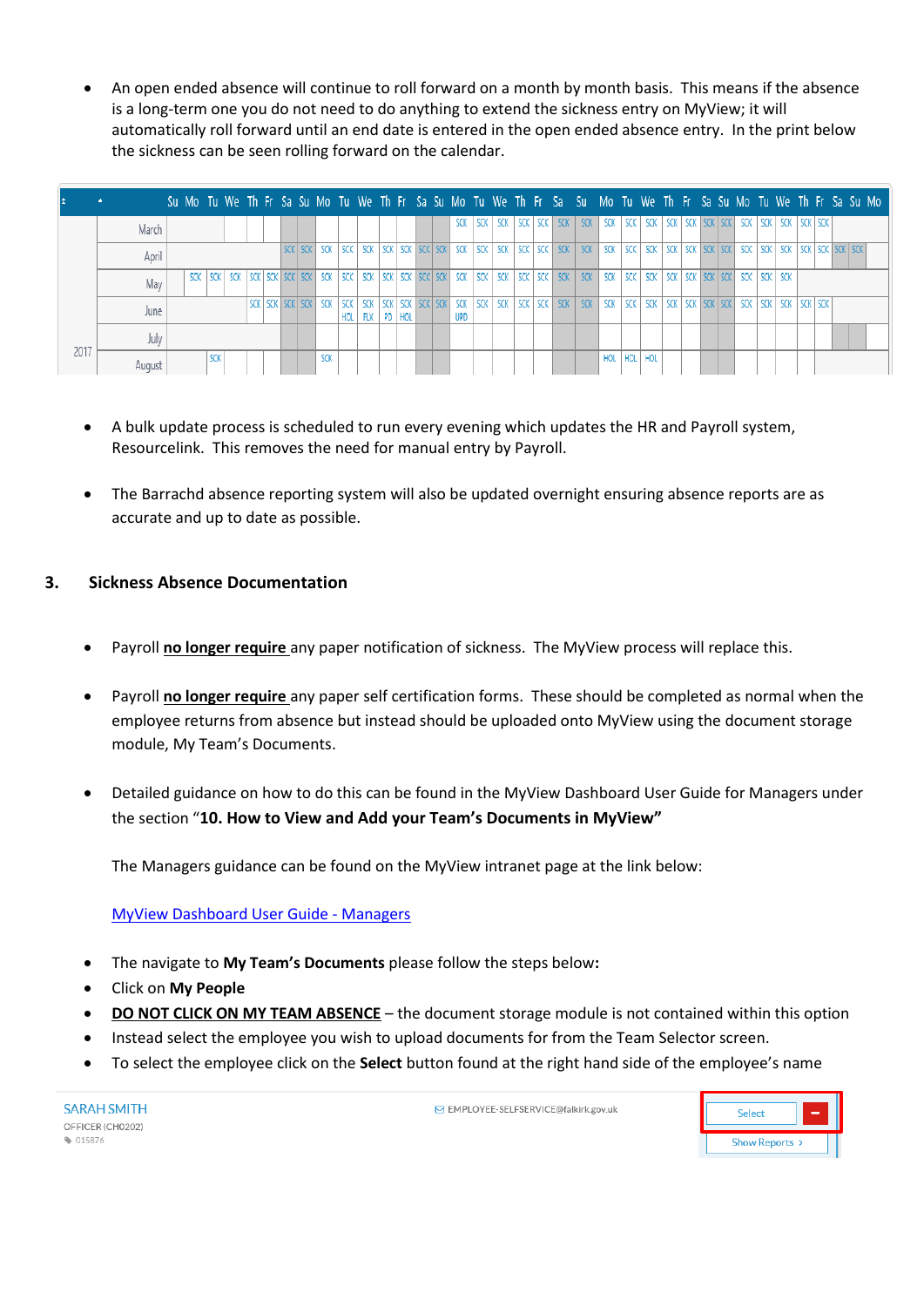The **My Team's Documents** option will now appear in the left hand side of the screen



- Click on this and the document storage categories for that employee will appear
- **•** The 1<sup>st</sup> category listed is **Absence Documents**
- Click on Absence Documents, any documents already uploaded into this category for the selected employee will appear. To upload a new document into document storage click on the **Upload a new document** option found in the blue section of the screen.



The upload document screen will appear, there are a number of different category options available in the drop down list:

| ЭАКАП ЭРШТП<br><b>OFFICER</b>                         | Absence Documents                                 |                                   |                                                                                                                                                                                                                                                                                                                            |
|-------------------------------------------------------|---------------------------------------------------|-----------------------------------|----------------------------------------------------------------------------------------------------------------------------------------------------------------------------------------------------------------------------------------------------------------------------------------------------------------------------|
| <b>Team Selector</b>                                  |                                                   |                                   | Please note that your access only allows you to view documents placed in your file from the date the $\epsilon$<br>historical documents from your personal file, in line with current procedures, you should complete a P<br>then be responded to within the 40 days. MANAGERS: When uploading, please ensure the document |
| My Team Expenses Forms                                | DATE, VERSION.                                    |                                   |                                                                                                                                                                                                                                                                                                                            |
| My Team Overtime Forms                                | <b>Store Tasks</b><br>$\times$ Cancel upload      | <b>File Details</b><br>File name: | Browse                                                                                                                                                                                                                                                                                                                     |
| My Team's Documents<br>ᄉ                              | <b>System Limits</b><br>Maximum file size: 999 MB | Category:<br>Comments:            | <b>Absence - Medical Certificate</b><br>Absence - Medical Certificate<br>$\checkmark$<br>Absence - Medical Report                                                                                                                                                                                                          |
| <b>Absence Documents</b>                              | System storage remaining: 976.56 TB               |                                   | Absence - Occ Health Referral<br>Absence - Occ Health Report                                                                                                                                                                                                                                                               |
| <b>Change Letters</b><br>Confidential (1-1/filenotes) |                                                   | Submit                            | Absence Form - Return to Work<br>Absence Letter - Half Pay<br>Absence Letter - Monitoring<br>Absence Letter - Nil Pav                                                                                                                                                                                                      |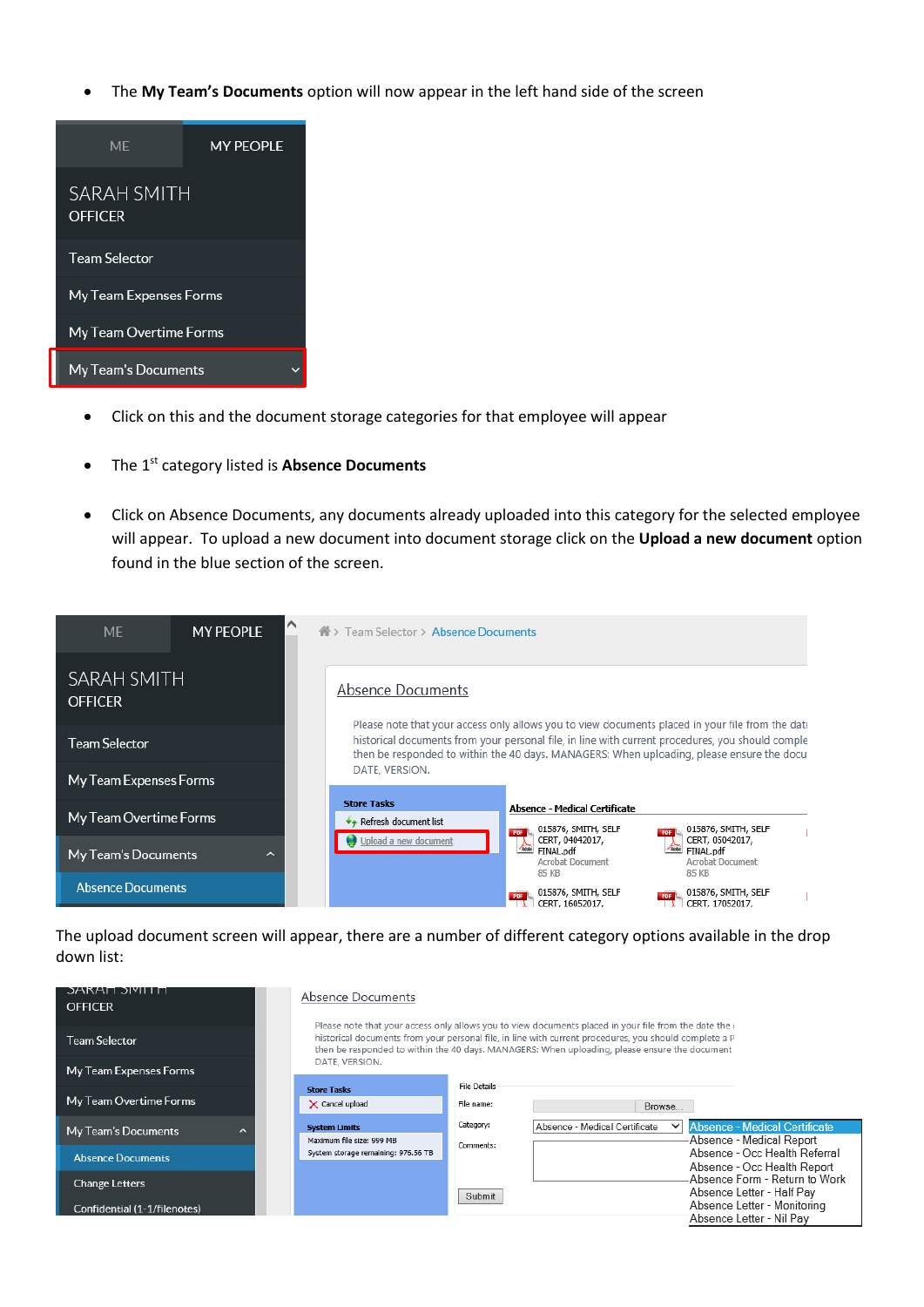Self certification forms should be saved in the **Absence Documents** section and then within **Absence – Medical Certificate** category.

| SARAH SMITH<br><b>PAYROLL OFFICER</b> |   | <b>Absence Documents</b>                                         |              | Please note that your access only allows you to view documents placed in your file from the date the document                                                                                                            |
|---------------------------------------|---|------------------------------------------------------------------|--------------|--------------------------------------------------------------------------------------------------------------------------------------------------------------------------------------------------------------------------|
| <b>Team Selector</b>                  |   | <b>VERSION.</b>                                                  |              | documents from your personal file, in line with current procedures, you should complete a Personal Data Reque<br>responded to within the 40 days. MANAGERS: When uploading, please ensure the document file name meets t |
| My Team Expenses Forms                |   | <b>Store Tasks</b>                                               | File Details |                                                                                                                                                                                                                          |
|                                       |   | $\times$ Cancel upload                                           | File name:   | P:\My Docs\015876, SM Browse                                                                                                                                                                                             |
| My Team Overtime Forms                |   | <b>System Limits</b>                                             | Category:    | Absence - Medical Certificate<br>$\checkmark$                                                                                                                                                                            |
| My Team's Documents                   | ㅅ | Maximum file size: 999 MB<br>System storage remaining: 976.56 TB | Comments:    | Self Certificate 13/03/2017                                                                                                                                                                                              |
| <b>Absence Documents</b>              |   |                                                                  |              |                                                                                                                                                                                                                          |
| <b>Change Letters</b>                 |   |                                                                  | Submit       |                                                                                                                                                                                                                          |

- The naming convention for documents is very important. Self Certificates should be names as EMPLOYEE NUMBER, SURNAME, SELF CERT, DATE, VERSION
- For example **015876, SMITH, SELF CERT, 13032017, FINAL**

### **Absence Documents**

Please note that your access only allows you to view documents pl documents from your personal file, in line with current procedures, responded to within the 40 days. MANAGERS: When uploading, pl VERSION.

| <b>Store Tasks</b>                                      | <b>Absence - Medical Certificate</b>                                             |
|---------------------------------------------------------|----------------------------------------------------------------------------------|
| $\hat{}$ Refresh document list<br>Upload a new document | 015876, SMITH, SELF<br>CERT, 13032017,<br>FINAL.pdf<br>Acrobat Document<br>83 KB |
|                                                         |                                                                                  |

- The self certificate will be retained on MyView and can be viewed by the manager at any time. HR and Payroll will also have access to this information via the Resourcelink system.
- **Payroll do still require Doctors Certificates** to be sent to them. They should be uploaded via document storage in the same way as the self certificate but then sent to Payroll. The reason for this is payroll is required to retain the original doctors certificates for statutory sick pay and audit purposes.
- Doctors Certificates should be saved in the **Absence Documents** section and then within **Absence – Medical Certificate** category. When uploading doctors certificates they should be named as EMPLOYEE NUMBER, SURNAME, DOC CERT, DATE, VERSION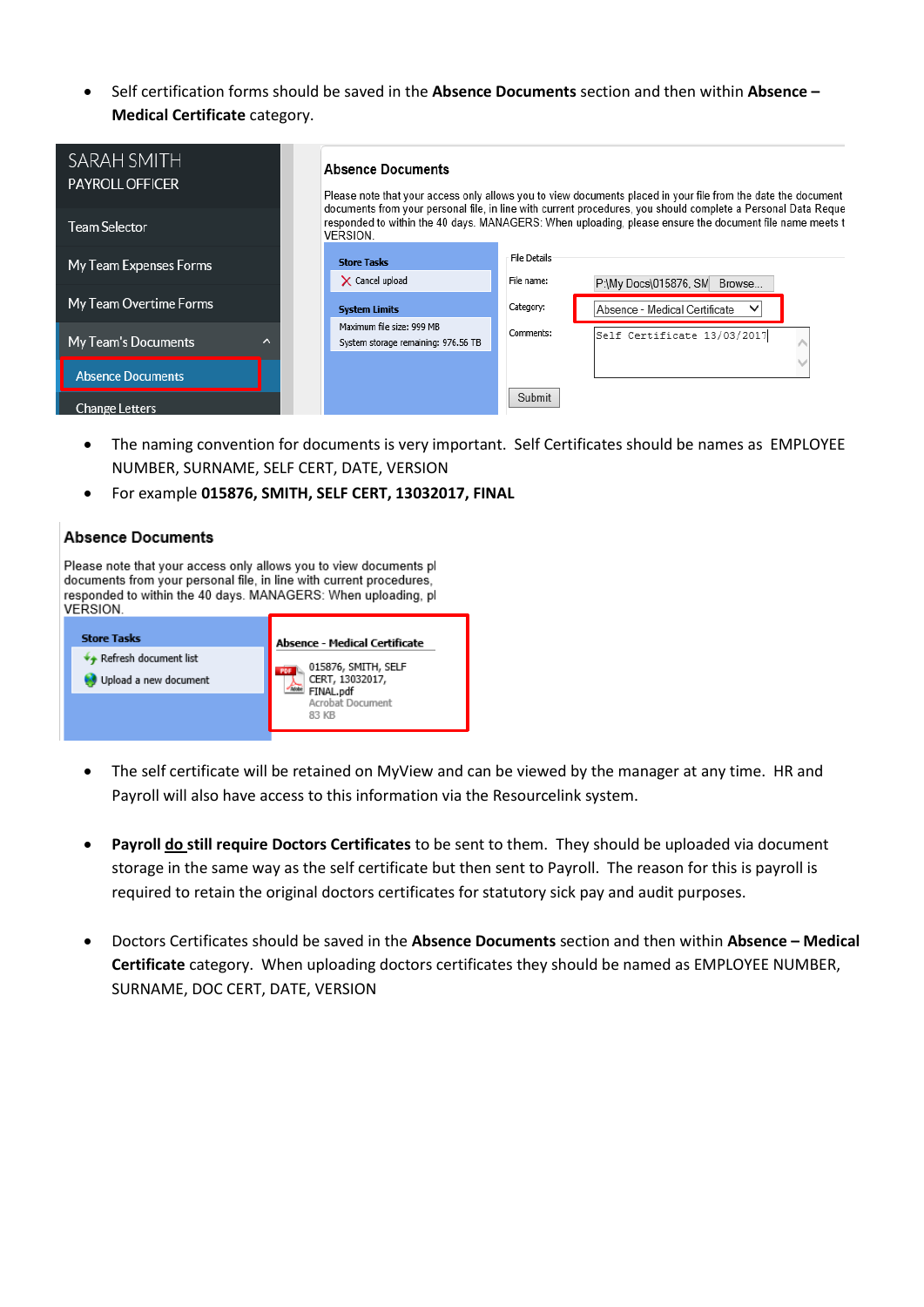For example **015876, SMITH, DOC CERT, 13032017, FINAL**



 Return to Work forms and Occupational Health Referrals and Reports can also be uploaded via document storage. This ensures all the sickness documentation is retained in the one place for the employee and can be easily accessed by the manager at any time. These documents should be saved in should be saved in the **Absence Documents** section and then within **the appropriate** category from the drop down list.

| <b>DAKAN JIYILL N</b>            | <b>Absence Documents</b>                                         |                     |                                                                                                                                                                                                                     |
|----------------------------------|------------------------------------------------------------------|---------------------|---------------------------------------------------------------------------------------------------------------------------------------------------------------------------------------------------------------------|
| <b>PAYROLL OFFICER</b>           |                                                                  |                     | Please note that your access only allows you to view documents placed in your file from the date the doc<br>documents from your personal file, in line with current procedures, you should complete a Personal Data |
| Team Selector                    | <b>VERSION.</b>                                                  |                     | responded to within the 40 days. MANAGERS: When uploading, please ensure the document file name r                                                                                                                   |
| My Team Expenses Forms           | <b>Store Tasks</b>                                               | <b>File Details</b> |                                                                                                                                                                                                                     |
|                                  | $\times$ Cancel upload                                           | File name:          | Browse                                                                                                                                                                                                              |
| My Team Overtime Forms           | <b>System Limits</b>                                             | Category:           | <b>Absence - Medical Certificate</b>                                                                                                                                                                                |
| My Team's Documents<br>$\lambda$ | Maximum file size: 999 MB<br>System storage remaining: 976.56 TB | Comments:           | Absence - Medical Report<br>Absence - Occ Health Referral                                                                                                                                                           |
|                                  |                                                                  |                     | Absence - Occ Health Report<br>Absence Form - Return to Work                                                                                                                                                        |
| <b>Absence Documents</b>         |                                                                  |                     | Absence Letter - Half Pav<br>Absence Letter - Monitoring                                                                                                                                                            |
| <b>Change Letters</b>            |                                                                  | Submit              | Absence Letter - Nil Pay                                                                                                                                                                                            |

- The following naming conventions should be used:
- $\triangleright$  Return to work EMPLOYEE NUMBER, SURNAME, RTW, DATE, VERSION
- Occupational health referral EMPLOYEE NUMBER, SURNAME, OCC HEALTH REF, DATE, VERSION
- Occupational health report EMPLOYEE NUMBER, SURNAME, OCC HEALTH REPORT, DATE, VERSION
- Managers do not have an option to delete documents from the document storage module on MyView. This is to minimise the risk of documents being deleted in error.
- Any documents, including self certificates and doctors certificates, uploaded in error can only be deleted by the corporate support team.
- If you have made a mistake when uploading a document please email [docstoreupload@falkirk.gov.uk](mailto:docstoreupload@falkirk.gov.uk) to request the deletion of a document.
- Please state the name of the document and which employee it is saved against when requesting the deletion.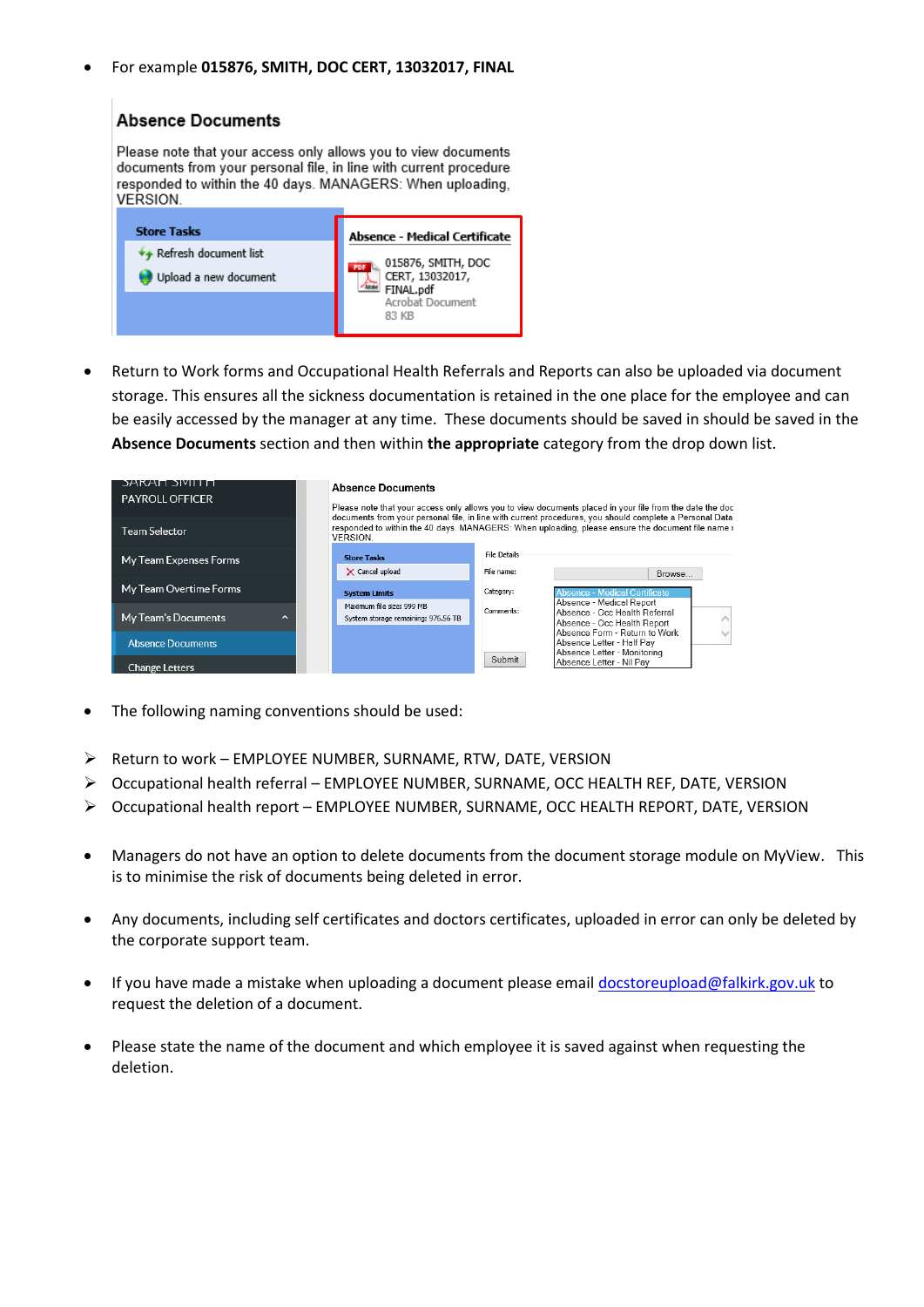### **4. To amend an open ended absence for an employee**

When an employee returns from an open ended absence the end date, certificate information and return to work information will need to be updated.

- On your Dashboard homepage, select the **My People** tab then **My Team Absence** from the left hand side options.
- Select the employee you would like amend the open ended absence for.
- Click Next.
- The leave calendar for that employee will appear.

![](_page_10_Figure_6.jpeg)

#### Absence / Attendance

| <u>Type</u>   | Description          | Action                      |                            |
|---------------|----------------------|-----------------------------|----------------------------|
| ANNUAL        | Annual Leave         | <b>Request New</b>          | <b>Open ANNUAL History</b> |
| <b>FLEXI</b>  | Flexi-Time           | <b>Request New</b>          | <b>Open FLEXI History</b>  |
| PAID          | Paid Special Leave   | <b>Request New</b>          | <b>Open PAID History</b>   |
| <b>SICK</b>   | Sickness Absence     | <b>Distances of Alberta</b> | <b>Open SICK History</b>   |
| <b>UNPAID</b> | Unpaid Special Leave | <b>Request New</b>          | <b>Open UNPAID History</b> |

- Scroll to the bottom of the screen and click on **Open Sick History**
- A list of previous sickness entries for the employee will appear.

| <b>SICK</b>         |             |            |                  |            |            |                                      |
|---------------------|-------------|------------|------------------|------------|------------|--------------------------------------|
| <b>Created Date</b> | Employee    | Type       | Description      | From       | To         | Action                               |
| 05/09/2017          | SARAH SMITH | <b>SCK</b> | Sickness Absence | 13/03/2017 |            | Edit<br><b>View</b><br><b>Delete</b> |
| 21/06/2017          | SARAH SMITH | <b>SCK</b> | Sickness Absence | 30/01/2017 | 01/02/2017 | Edit<br><b>View</b><br>Delete        |
| 06/09/2016          | SARAH SMITH | <b>SCK</b> | Sickness Absence | 07/08/2015 | 07/08/2015 | Edit<br><b>View</b><br><b>Delete</b> |

- The open ended absence entry will be easy to identify as it will have **no date in the "To" field**.
- To amend the open ended absence click on the blue **Edit** button at the right hand side of the absence entry.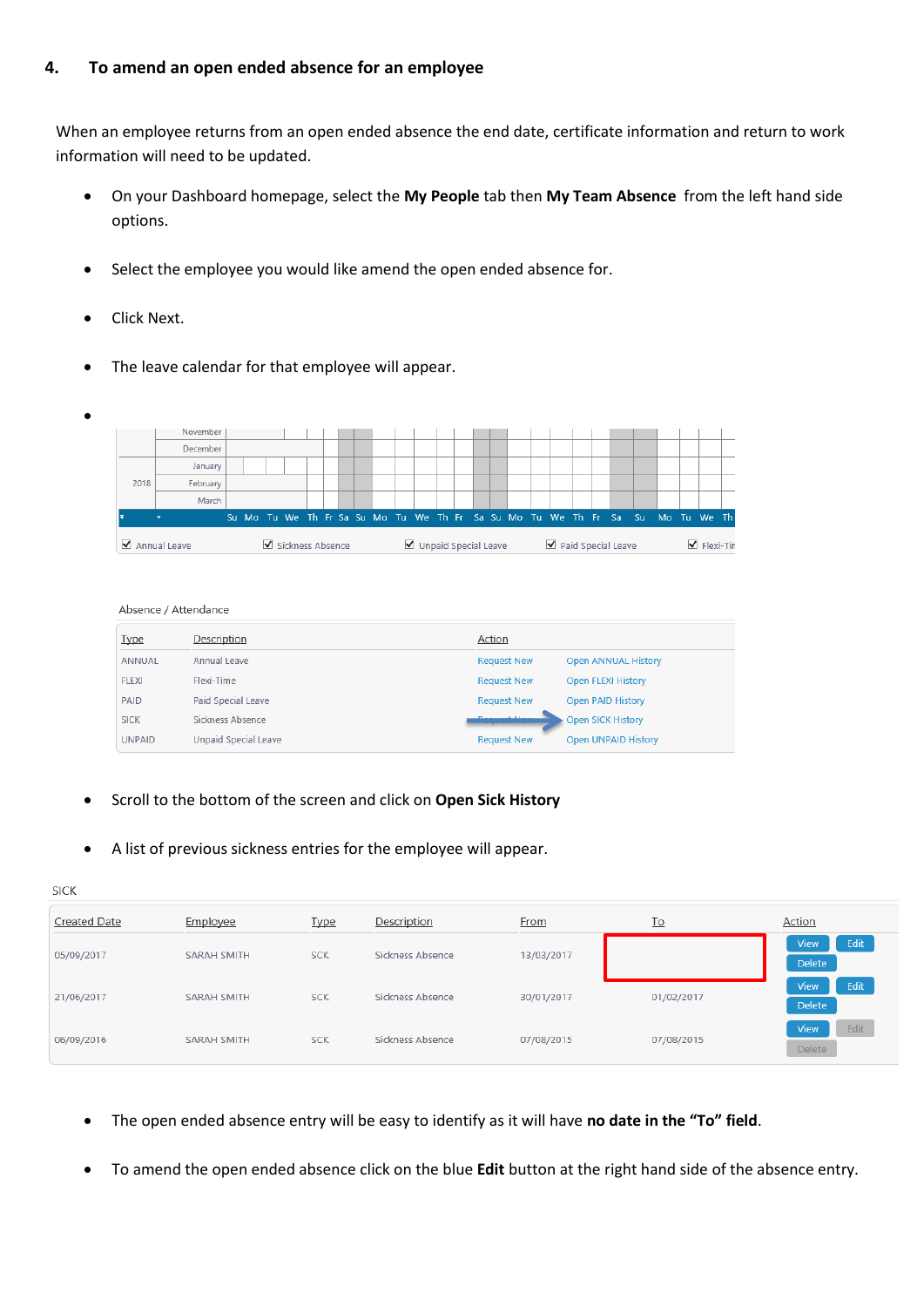- The original absence entry screen will open and you will be able to make the necessary amendments.
- To enter the end date, uncheck the open ended option by selecting full or part day as necessary. Then enter the correct end date of the sickness absence.
- The reason, cert type, auth cert produced, certificate expiry date, return to work and interview date fields can all be completed or amended as necessary.

|                                | Edit Sickness Entry - SARAH SMITH (015876) - PAYROLL OFFICER (CH0202)                                                                                                                                                                |
|--------------------------------|--------------------------------------------------------------------------------------------------------------------------------------------------------------------------------------------------------------------------------------|
| request.                       | Please note that the Planned Work Time screen holds standard work pattern information. All the hours details he<br>you work. If the planned work time is not correct the incorrect number of hours could be deducted from your entit |
| Previously Updated By          | MGR MANAGER (101993) on 14/03/2017                                                                                                                                                                                                   |
| Type                           | Sickness Absence                                                                                                                                                                                                                     |
| Comments                       | Sickness Virus                                                                                                                                                                                                                       |
|                                | <b>Full Day Part Day Open Ended</b><br>Dates                                                                                                                                                                                         |
| From *                         | 翩<br>$\circledbullet$<br>13/03/2017<br>翩<br>$\odot$<br>16/03/2017                                                                                                                                                                    |
| To*                            |                                                                                                                                                                                                                                      |
| <b>Total Time</b>              | hrs decimal<br>mins<br>hours<br>36<br>Confirm planned work time<br>29<br>29.60                                                                                                                                                       |
| Reason*                        | Infection/Virus Non Work Related<br>$\checkmark$                                                                                                                                                                                     |
| Cert Type                      | Self Certified<br>$\checkmark$                                                                                                                                                                                                       |
| Auth Cert Produced             | Yes $\odot$ No $\odot$                                                                                                                                                                                                               |
| <b>Certificate Expiry Date</b> | 镾                                                                                                                                                                                                                                    |
| Return To Work Interview Date  | 镾<br>17/03/2017                                                                                                                                                                                                                      |
|                                |                                                                                                                                                                                                                                      |

- The planned work time screen should be checked and updated before the amendment is submitted.
- The open ended absence will now be amended to the correct length of time. This will be amended on the calendar and will no longer be populated to the end of the current month. The example below has changed from 13/03/2017 to 31/03/2017 to 13/03/2017 to 16/03/2017.

|       |  |  |  |  |  |  |  |  |                    |  | Su Mo Tu We Th Fr Sa Su Mo Tu We Th Fr Sa Su Mo Tu We Th Fr Sa Su Mo Tu |  |  |
|-------|--|--|--|--|--|--|--|--|--------------------|--|-------------------------------------------------------------------------|--|--|
|       |  |  |  |  |  |  |  |  | SCK ISCK ISCK ISCK |  |                                                                         |  |  |
| Anril |  |  |  |  |  |  |  |  |                    |  |                                                                         |  |  |

The sickness entry has now been successfully updated and no further action is necessary for this entry.